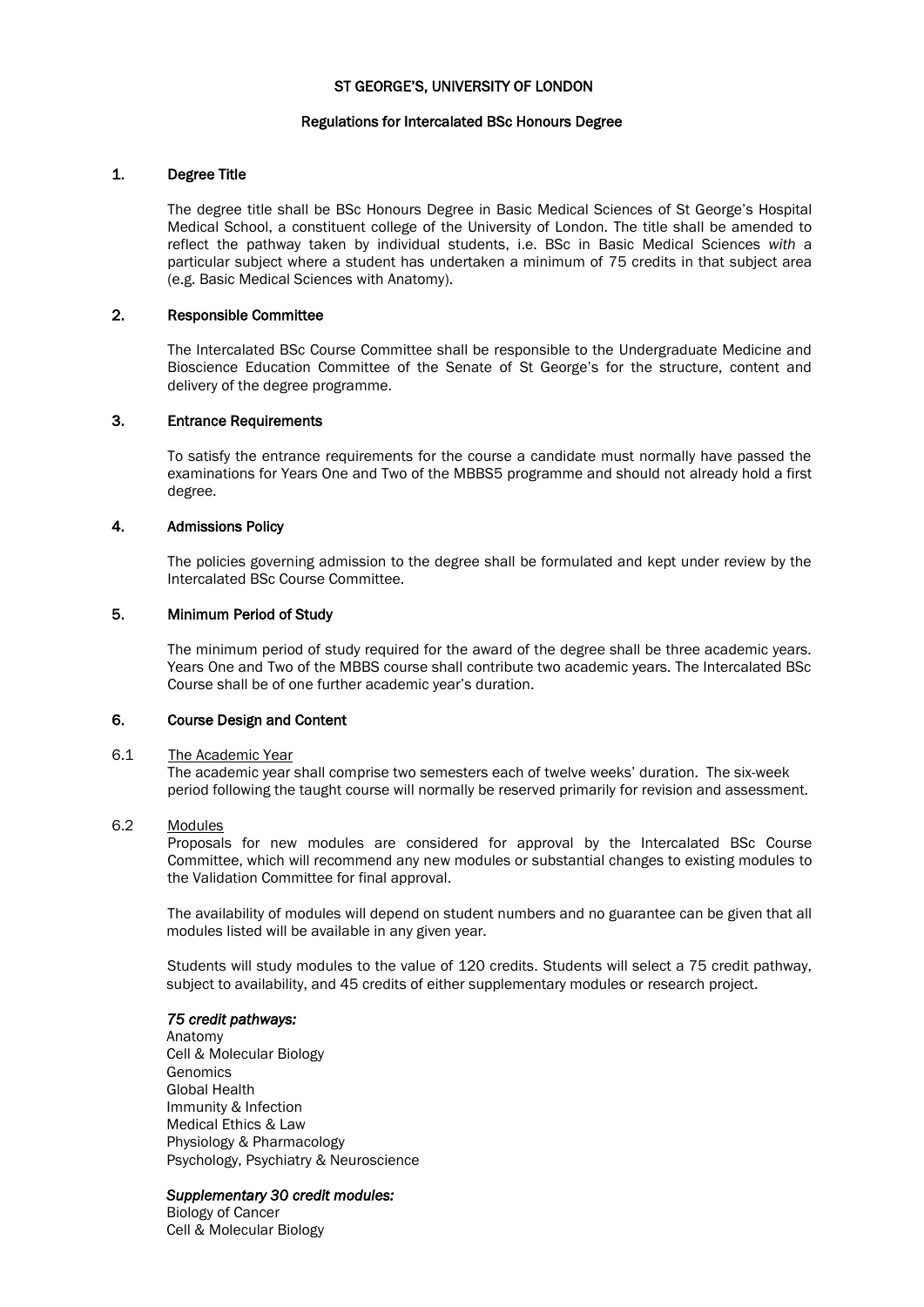Clinical Neuroscience Conflict and Catastrophe Medicine Immunity & Infection Science of Reproduction

### *Supplementary 15 credit modules:*

Behavioural Medicine Biomedical Research Techniques for Drug Development Culture & Mental Health Experimental Design and Data Analysis Global Governance for Health Learning & Teaching: Student & Professional Primary Care: Complexity and Diversity

## 7. Assessment

## 7.1 Forms of Assessment

Modules may be assessed by a combination of in-course assessment, written examination, practical and *viva voce* examinations as approved by the Intercalated BSc Course Committee or Validation Committee. The research project will be assessed by a combination of in-course assessment marks and marks for the written report and a *viva voce* examination.

### 7.2 Timing of Assessments

In-course written assessments or presentations may be arranged at any stage throughout the Semester in which the module is being run. Formal supervised examinations for all taught modules shall be held once a year in May. Practical assessments and *viva voce* examinations may also be associated with assessments at any stage.

### 8. Scheme of Assessment

The Intercalated BSc Course Committee shall be responsible for prescribing Instructions for Marking the BSc Examinations.

#### 9. Re-entry to Assessments

Students may normally re-enter the failed assessments for failed modules on one occasion only; re-sit examinations will be offered during the summer period. A student who fails at first re-entry to the examinations for the intercalated year will normally have their registration for the course terminated but will be eligible to be considered for a discretionary third attempt at failed assessments, in accordance with the *Procedure for consideration for a final discretionary attempt at an assessment*, as approved by Senate. Under this procedure, Boards of Examiners will have the authority to approve a discretionary third attempt if a candidate meets programme-specific fast-track criteria. For candidates who do not satisfy the programme-specific fast-track criteria, a Discretionary Panel of Senate will consider the student's application for a discretionary third attempt. Detailed information about process and timescales is published on the Student Affairs section of the Portal.

## 10. Award of Degree

To qualify for the award of the degree, students must obtain an overall mark ≥40 in modules to the value of 120 credits. The marks from the assessments will contribute to the final classification of the degree in accordance with the Scheme of Assessment.

# 11. Classification of Honours

The degrees of BSc in Basic Medical Sciences, BSc in Global Health or BSc in Medical Genomics may be awarded with First, Upper Second, Lower Second or Third Class Honours in accordance with the Instructions for Marking the BSc Examinations.

## 12. Date of Award

The date of the Board of Examiners meeting will be the date the award is conferred.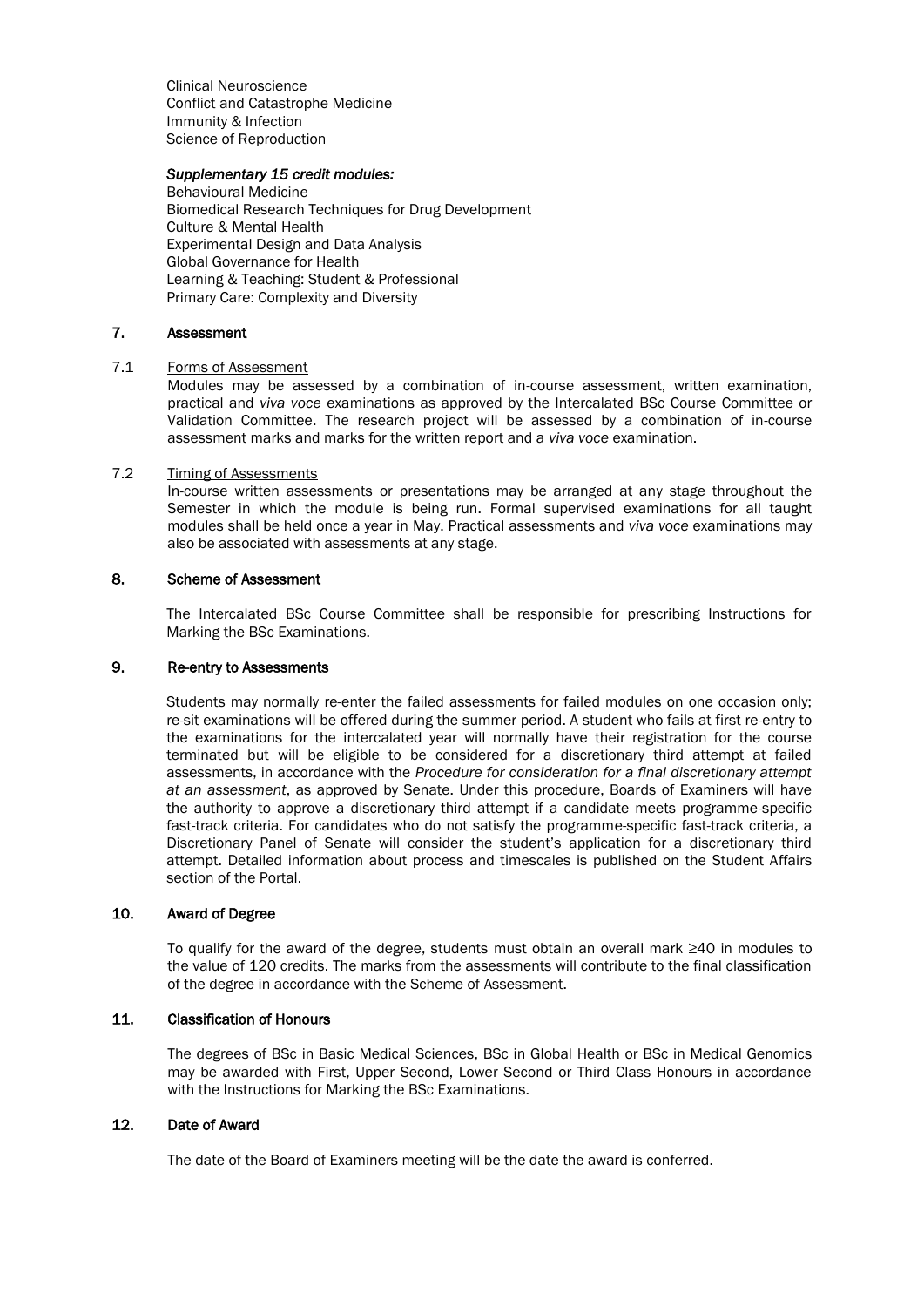## 13. Award of Aegrotat Degree

The aegrotat provisions of the General Regulations for Students and Programmes of Study shall apply to the Intercalated BSc course.

## 14. Module Content

An outline of each module shall be published on Canvas.

### 15. Constitution of the Board of Examiners

### Appointment and Accountability

- 18.1 The Board of Examiners for the BSc (Honours) Degree in Biomedical Science is appointed by the Senate for each academic year (starting 1 October) to conduct examinations for that degree at St George's in accordance with the Regulations and the Schemes of Assessment for that course.
- 18.2 The Board of Examiners shall make reports to SGUL's Senate, through the Academic Registrar, after the conclusion of examinations for each stage of the degree course.

### 18.3 Membership

The Board shall consist of:

- (a) The Principal and the Vice-Principal *(ex officio).*
- (b) A Chair and a Deputy Chair who shall each be an Internal Examiner
- (c) A Responsible Examiner, who shall be an Internal Examiner, for each module or half module examined within the curriculum.
- (d) An External Examiner for each subject area included within the curriculum; at least one External Examiner shall be external to the University of London.
- (e) A Senior External Examiner will also be appointed to take an overview of the degree.

### 18.4 Appointment of the Board

In October of each year the Principal, acting on the advice of the Undergraduate Course Committee for Biomedical Science, shall nominate the Chair and Deputy Chair of the Board. To be eligible for nomination, a person must be a member of the academic staff of SGUL or hold an honorary academic appointment and have at least three years' experience of examining. These nominations shall be confirmed by the Senate in April.

- 18.5 In October of each year the Academic Registrar shall invite the Intercalated Course Committee to nominate Internal Examiners and External Examiners for the coming academic year.
- 18.6 To be eligible for nomination as an Internal Examiner, a person must be a member of the academic staff of SGUL or hold an honorary academic appointment.
- 18.7 To be eligible for nomination as an External Examiner, a person must be a member of the academic staff of another college of the University of London, another university or equivalent institution, or hold an honorary teaching appointment with that university or institution, and must have at least three years' experience of examining within their own institution. Nominations as External Examiners should not be made unless it has first been ascertained that they are in principle willing and able to serve. An External Examiner may not serve on the Board for more than four consecutive years and after retiring from membership shall not be eligible to serve again until a period of two years shall have elapsed.
- 18.8 The complete list of the nominated Board shall be forwarded by the Academic Registrar to the Senate in the Autumn term for appointment.
- 18.9 Following confirmation by the Senate, letters of appointment shall be sent by the Academic Registrar to all members of the Board, with the relevant Scheme(s) of Assessment, Instructions for Marking, dates of examinations, and advice as to the duties of examiners.